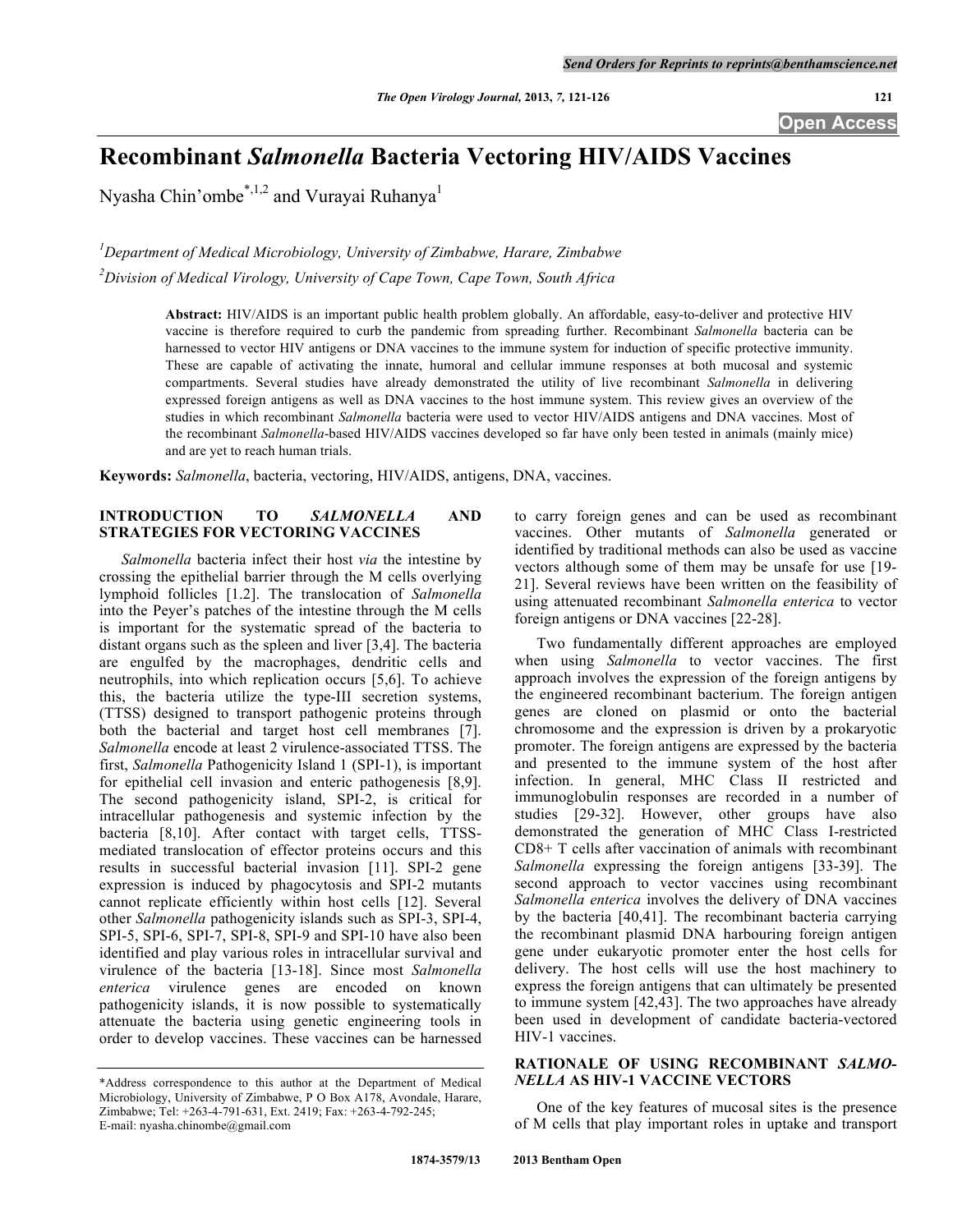of pathogens [2,44,45]. HIV-1 and *Salmonella* utilize these M cells in the mucosal surfaces as their gateways for systemic transmission [2,44,45]. Besides mucosal transmission, HIV-1 and *Salmonella* replication also occurs in the mucosal lymphoid tissue before systemic spread [3,45,46]. The MALT is rich in immune cells such as dendritic cells, macrophages, CD4+ and CD8+ T cells which play important roles in provoking mucosal immunity to HIV-1 or *Salmonella* [6,47]. The rationale of using recombinant *Salmonella* to vector candidate HIV-1 vaccines is therefore based on the fact that the two pathogens use the same mode of infection. The two pathogens provoke the same type of immune responses, that is, innate, mucosal and systemic cellular and humoral immune responses [28,48-51]. In recent years, the innate immune responses to HIV, especially the role of NK cells have attracted a lot of interest in the development of HIV/AIDS vaccines. Recombinant *Salmonella* vectoring HIV/AIDS vaccines are capable of activating such immune responses that are also key in the induction of the adaptive responses [28]. Therefore *Salmonella* vectors can be exploited to deliver HIV-1 antigens for induction of protective mucosal and systemic immune responses to potentially block the invasion of HIV after sexual intercourse.

There are a number of advantages of using *Salmonella* as vectors for HIV-1 vaccines. The recombinant bacteria can be used as oral vaccines that can be delivered easily. Vaccineinduced immune responses or protection can be achieved at mucosal surfaces as well as in the systemic compartments [52]. The bacteria are capable of stimulating broad humoral as well as cell-mediated immune responses in both mucosal and systematic lymphoid tissues [52,53]. The bacteria are fast growing and vaccines can therefore be manufactured expeditiously. Several genetic engineering techniques developed for *E. coli* manipulation can be applied to *Salmonella* easily as the two bacteria are closely related [52,54]. Attenuation of specific *Salmonella* genes to generate vaccines can now easily be done using recombinant DNA technology. *Salmonella* also possess intrinsic adjuvantic properties that will make the vaccines very immunogenic [55]. Despite disarmed virulence, attenuated recombinant *Salmonella* can still colonize the lymphoid tissues after inoculation, but they do not cause disease. They are therefore safe for use and can even be used in HIV-positive patients [54,56].

## **RECOMBINANT** *SALMONELLA* **VECTORS EXPRES-SING HIV-1 VACCINE ANTIGENS**

Recombinant *Salmonella* expressing HIV-1 antigens have a great potential in the development of vaccines to curb AIDS globally. A number of studies have already been done in which recombinant *Salmonella*-vectored HIV-1 antigens were tested, mostly in small animals such as mice. Generally, HIV-1 antigens can be expressed by the recombinant *Salmonella* bacterium either from its chromosome harboring the HIV-1 gene or from a plasmid carrying the gene. Chromosomal integration has the advantage of increasing the stability of foreign antigens and also protects them against proteolytic degradation [52,57]. Expression of genes from the plasmid has the advantage of increasing gene dosage [58]. The expressed antigens can be

presented to the immune system after uptake of the bacterium by the host.

A recombinant *Salmonella enterica* serovar Typhi constitutively expressing HIV-1 gp120 from the bacterial chromosome was previously constructed [59]. High levels of the gp120 were shown to be expressed by the vector [59]. The same antigen was also cloned chromosomally and expressed in recombinant *Salmonella enterica* serovar Typhimurium and its immunogenicity evaluated in mice [60]. Another recombinant *Salmonella enterica* serovar Typhimurium expressing the antigen episomally from a multicopy plasmid was constructed by the same group [60]. The recombinant *Salmonella* expressed more gp120 from the plasmid than from the chromosome [60]. Oral vaccination of mice with the two recombinant *Salmonella* vaccines did not induce HIV-1 env-specific CD8+ T cell responses or a significant antibody response [60]. However, there was some gp120-specific Th1 response in mice vaccinated with the *Salmonella* vector expressing gp120 from the plasmid [60]. This was the first study to demonstrate that a recombinant *Salmonella* expressing cytoplasmic HIV-1 gp120 could induce an immune response in mice. Later, recombinant *Salmonella* expressing the HIV-1 gp120 on the bacterial surface was constructed and found to be more immunogenic than the one expressing the antigen in the bacterial cytoplasm [61]. Another recombinant *Salmonella* expressing a truncated derivative of HIV-1 gp120 and displayed in the bacterial periplasm was later constructed and found to be highly immunogenic after only a single inoculation of mice [62]. The vector induced systemic gp120-specific splenic CD4+ Th1and Th2 responses in the spleen after vaccination of mice [62]. The vector also induced strong mucosal gp120 specific IgA antibody-secreting cell responses [62]. This study clearly demonstrated that recombinant *Salmonella*vectored secreted HIV-1 antigens could induce better T cell responses than those expressed cytoplasmically. More recently, a recombinant *Salmonella enterica* serovar Typhi expressing HIV-1 gp120 from a plasmid and HIV-1 Gag from the bacterial chromosome was constructed and tested [63]. Mice inoculated intranasally with the recombinant vector elicited high titers of gp120-specific IgG in the sera and gp120-specific IgA in fecal washes [63]. Systemic Gagspecific and gp120-specific CD8+ T cell responses were also induced in vaccinated animals [63]. This study further highlighted that recombinant *Salmonella* bacteria could potentially be used to vector HIV/AIDS vaccines. It is now generally accepted that induction of HIV-1 envelope-specific humoral responses is very critical in developing successful HIV vaccines. Although recombinant *Salmonella* may induce Env-specific humoral responses as shown by the studies mentioned above, the antibodies are unlikely to be neutralizing since the Env expressed by the bacteria lacks post-translational modifications found in nature. However, the Env-specific CD8+ and CD4+ T cell responses elicited by the recombinant bacteria should have the potential to protect against HIV infection. The non-neutralizing Envspecific antibodies induced by the bacteria may also have the potential to protect against HIV infection through antibodydependent cell-mediated pathway.

*Salmonella enterica* vaccine vectors have also been used to express HIV-1 Gag antigens [reviewed in 28]. Most of the studies have shown that Gag expressed in *Salmonella* could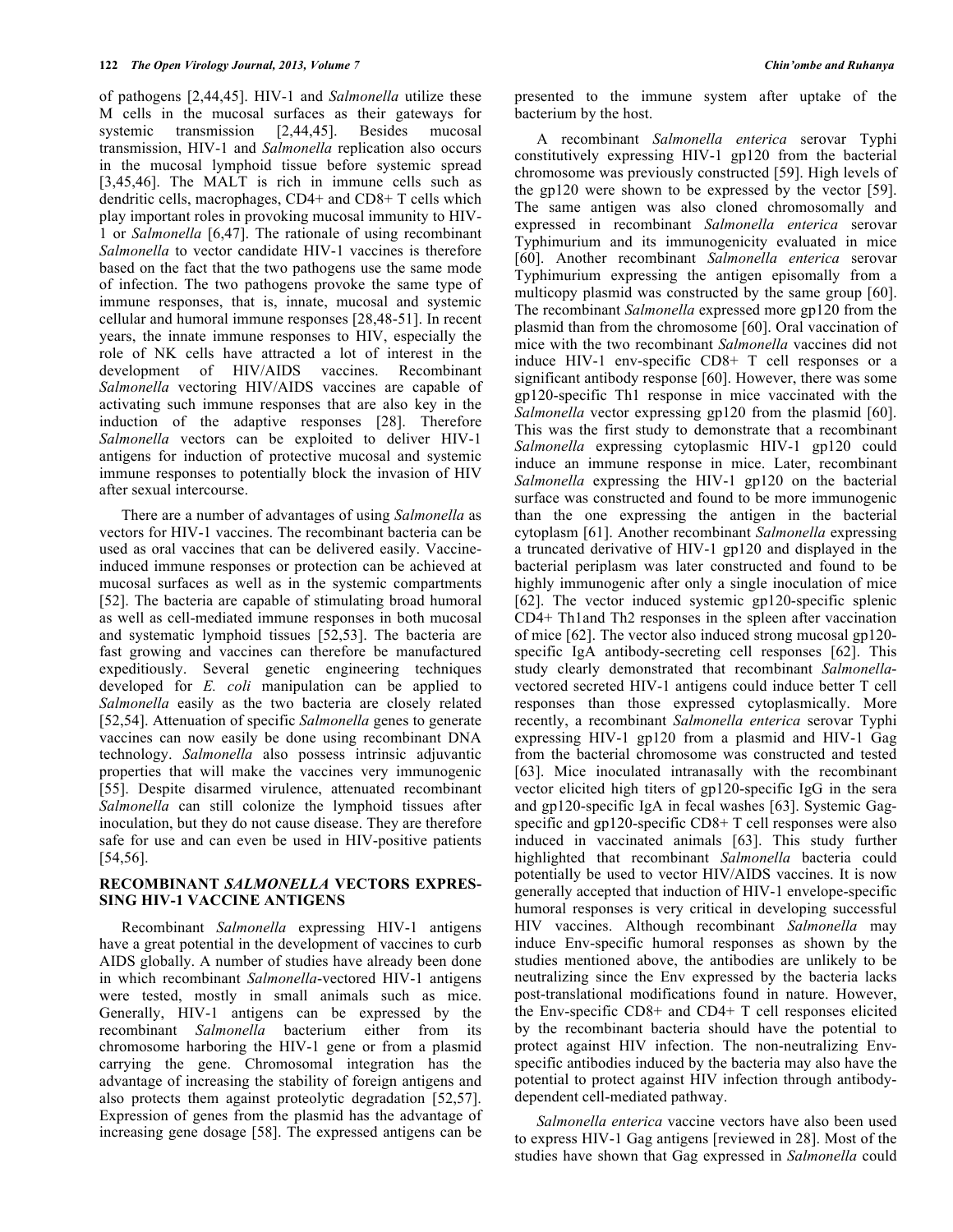provoke HIV-specific immune responses in mice [28]. Briefly, recombinant *Salmonella* expressing HIV-1 Subtype C Gag elicited Gag-specific CD4+ Th1 and Th2 cytokine responses as well as Gag-specific IgG1 (Th1) and IgG2a (Th2) responses [29]. Recombinant *Salmonella enterica* serovar Typhimurium vaccine secreting HIV-Gag (p24) using the hemolysin secretorial signal of *E. coli* was also shown to elicit Gag-specific humoral and T cell responses in mice [64]. A recombinant *Salmonella* expressing HIV-1 Gag fused to the secretable bacterial Type III secretion system SopE protein elicited *Salmonella*-specific mucosal immune responses in vaccinated human volunteers, but no HIV-Gag specific responses were detected after a single dose [65]. Boosting with the same recombinant vector could have induced HIV-Gag-specific responses. Recombinant *Salmonella enterica* serovar Typhi expressing HIV-1 Gag from the bacterial chromosome also elicited systemic Gagspecific cytotoxic T lymphocyte responses in mice vaccinated intranasally [63]. Recombinant *Salmonella* vaccine vector expressing codon optimized HIV-1 Gag induced Gag-specific mucosal CD8+ T cell and humoral responses in mice vaccinated orally [66]. Other HIV-1 antigens have also been expressed in recombinant *Salmonella* vaccine vectors for delivering to the immune system. In our previous study, we successfully overexpressed codon-optimized HIV-1 Tat and Nef in *Salmonella enterica* serovar Typhimurium [67]. Animal studies to investigate the immunogenicity of the recombinant *Salmonella* expressing the two antigens are underway. All these studies showed that recombinant *Salmonella* could vector an HIV antigen, Gag, to induce specific immune responses. So far the target antigens for expression in recombinant *Salmonella* have been Env and Gag. These antigens have most of the B- and T-cell epitopes which are important in induction of protective immune response against HIV/AIDS infection [68-70].

# **RECOMBINANT** *SALMONELLA* **VECTORS DELIVE-RING HIV DNA VACCINES**

The use of naked DNA as vaccines was originally demonstrated about two decades ago [71]. Since then, naked DNA vaccines have been used for induction of potent immune responses, especially cell-mediated [72,73]. The DNA inoculated by intradermal or intramuscular injection is taken by professional antigen presenting cells such as macrophages and dendritic cells which express the foreign antigen for presentation and induction of specific immune response [74]. In recent years, it has been demonstrated that *Salmonella* vaccines can vector naked DNA vaccines to deliver these DNA vaccines directly to the antigenpresenting cells such as macrophages and dendritic cells [23,74-78]. A number of studies have already demonstrated that recombinant *Salmonella* vectors can deliver HIV/AIDS DNA vaccines. Most of the studies have been done in animal models.

HIV-1 DNA vaccines delivered by recombinant *Salmonella* have been constructed. Most of the vaccines developed so far were based on the HIV-1 *env (gp160)* gene. A recombinant *Salmonella* Env DNA vaccine vector was constructed and used to vaccinate mice intragastrically [78]. Both mucosal and systemic HIV-1 Env-specific CD8+ T-cell responses were induced in vaccinated mice [78]. The

plasmid HIV-1 Env DNA vaccine delivered intramuscularly only generated systemic but not mucosal CD8+ T cell responses in the vaccinated animals [78]. Such vaccineinduced T cell responses are very important in protecting or controlling sexual HIV transmission. This study was the first to demonstrate the feasibility of using recombinant *Salmonella* in vectoring HIV-1 DNA vaccine to induce specific cellular immune responses. Later, recombinant *Salmonella* and *Shigella* were compared in the capacity to vector the HIV-1 Env DNA vaccine [79]. Better cellular immune responses were generated by the recombinant *Shigella* than by the *Salmonella* [79]. This could be because the *Shigella* normally escapes the phagosome into the cytosol while the *Salmonella* remains confined in the phagosome. To further improve the immunogenicity of recombinant *Salmonella* vector, the HIV-1 Env (gp120) DNA vaccine was constructed with the gp120 and cholera toxin catalytic domain (CTA1) genes co-expressed [80]. Mice vaccinated with recombinant *Salmonella* vectoring the DNA vaccine co-expressing Env and CTA1 induced HIV-1 gp120-specific IgG responses that were more than 1000-fold greater than in mice vaccinated with a vector delivering the DNA vaccine only expressing the gp120 antigen [80]. The mice vaccinated with recombinant *Salmonella* delivering the DNA vaccine expressing gp120 and CTA1 also generated significantly more gp120-specific IFN-gamma ELISPOTs than mice vaccinated with the Salmonella carrying DNA expressing gp120 DNA vaccine alone [80]. These results demonstrated that HIV-1 DNA vaccines could be vectored more efficiently by recombinant *Salmonella* when adjuvants such as the cholera toxin were used. Recombinant *Salmonella enterica* serovar Typhimurium delivering an HIV-1 DNA vaccine expressing a polyepitope protein (composed of more than 80 CTL epitopes from HIV-1 subtype A, B and C proteins) was previously evaluated. The recombinant *Salmonella* elicited better HIV specific serum antibody, proliferative and CTL responses than by naked DNA vaccine in vaccinated mice [81]. The ability of recombinant *Salmonella enteritidis* to vector the same HIV-1 DNA vaccine was also later evaluated by the same research group [82]. Mice vaccinated with the *Salmonella* vector elicited both HIV-1 –specific humoral and cellular responses [82]. This study further demonstrated the capacity of recombinant *Salmonella* bacteria in vectoring even HIV-1 DNA vaccines expressing polyepitopes. HIV-1 Gag (p24) DNA vaccine was successfully delivered using recombinant *Salmonella* in mice which elicited HIV-specific immune responses [64]. An adjuvant, MCP3 was used to improve the immunogenicity of the *Salmonella* vector [64].

The use of bacterial ghosts as a vaccine delivery platform has gained momentum in recent years [83-85]. Some of them have been found to be immunogenic [86]. Recently, recombinant *Salmonella* typhi Ty21a carrying HIV-1 gp140 DNA vaccine has been used as bacterial ghosts (BGs) [87]. It was demonstrated that the Ty21a BGs carrying the HIV-1 gp140 DNA vaccine could be taken up and efficiently expressed by macrophages [87]. Mice inoculated with BGs-DNA vaccine elicited significantly higher immune responses than those inoculated with the plasmid DNA vaccine alone [87]. The results demonstrated that recombinant *Salmonella* bacterial ghosts could be used to vector HIV-1 DNA vaccines.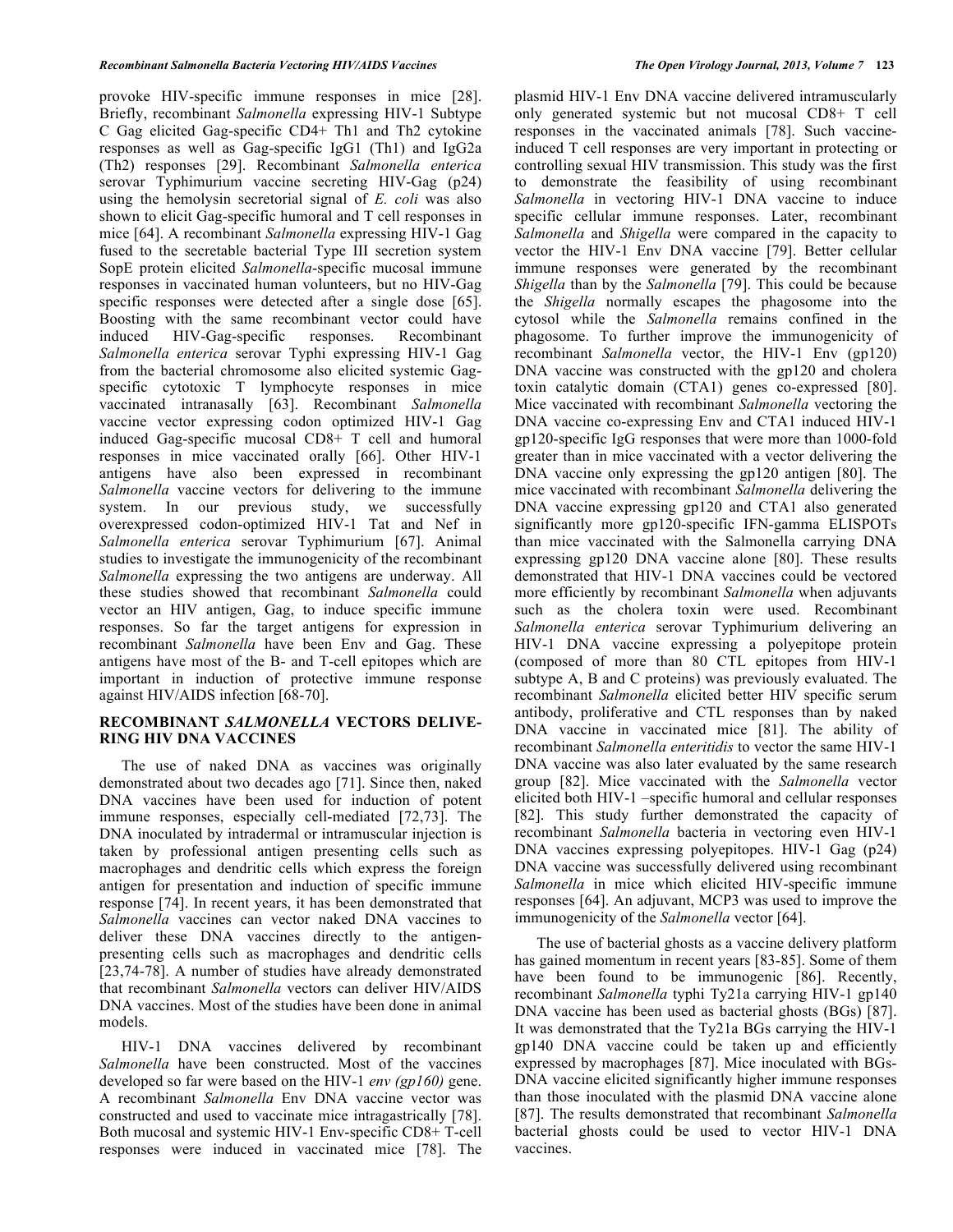The use of heterologous prime-boost vaccination strategies to induce better cellular and humoral responses to vaccination has become popular in development of HIV vaccines in recent years. This has been successful especially when DNA and viral vectors are used to deliver HIV vaccines. In literature, we did not come across studies in which recombinant *Salmonella* vectoring was used in heterologous prime-boost strategy. We hope future *Salmonella*-based vaccines should employ this strategy since it may improve the immune responses elicited.

# **ANTI-***SALMONELLA* **PRE-EXISTING IMMUNITY AND VECTORING OF HIV-1 VACCINES**

The existence of prior immunity to vaccine vectors needs to be considered when developing vaccines for HIV/AIDS. This comes after one of the HIV/AIDS vaccines vectored by a recombinant adenovirus failed to induce the expected immune responses, but enhanced infection [88]. The impact of pre-existing anti-vector immunity on the efficiency of recombinant *Salmonella* vaccine vectors in delivering foreign antigens is still poorly understood. It is currently not clear whether prior exposure to *Salmonella* enhances or decreases the immune response to vectored antigens. In early studies, it has been found that pre-existing *Salmonella* immunity in mice improved their subsequent humoral and mucosal immune responses [89]. These observations were later supported by studies which showed that antibody responses to a viral antigen expressed by a recombinant *Salmonella* were enhanced in mice that were previously primed with the vector alone [90]. It was also demonstrated that secondary immune responses to a recombinant *Salmonella* expressing *Streptococcus mutans* antigen were not affected by pre-existing immunity [91]. In humans vaccinated with recombinant *Salmonella enterica* serovar Typhi Ty21a expressing *Helicobacter. pylori* ureases A and B, it was shown that that prior vector immunity enhanced immune responses to the foreign antigens [92]. It was also shown that animals previously exposed to the vector induced much higher CD8+ T cell responses when compared with animals that did not have any pre-existing *Salmonella* immunity [93]. These studies, though limited, suggest that prior exposure to the vector enhances immunogenicity to the heterologous antigens. The mechanisms of this enhancement of immune responses are not yet clear. However, it has been suggested that this could be due to enhanced uptake of antibody-coated vector by antigen-presenting cells such as macrophages and dendritic cells during antigen presentation [94]. However, contrasting results have been found in other studies. One study showed that pre-existing *Salmonella* immunity reduced memory serum responses and further interfered with immune response to the foreign antigen [95,96]. It was also shown that subsequent rapid clearance of the vector was due to better *Salmonella*-specific CD8+ T cell responses induced after initial priming [97]. After inoculation, the vector was cleared within 7 days, and after the second booster inoculation, the clearance was within 4 days [97]. Whether rapid clearance of the vector affects the immune response to the delivered antigen, is not clear. Some studies also showed that ability of the recombinant *Salmonella* vector to colonize was significantly compromised in animals that had previously been exposed to the vector [98]. A recent review of the literature has however

concluded that recombinant bacterial vaccine vectors such as *Salmonella*, in most cases, enhance immunogenicity, mainly humoral immune responses, while for viral vectors such as adenovirus, pre-existing immunity hinders subsequent induction of cell-mediated responses [99]. Further research needs to be done to clarify whether pre-existing vector immunity will have any impact on the use of *Salmonella* bacterial vaccines vectors, especially in Africa, where the wild-type *Salmonella enterica* serovars are endemic.

## **CONCLUSIONS**

This review shows that there is a growing body of literature on the use of recombinant *Salmonella* bacterial vaccines as potential delivery vectors for HIV/AIDS antigens and DNA vaccines. So far a number of *Salmonella*based HIV/AIDS vaccines have already been tested in animal trials.

#### **CONFLICT OF INTEREST**

The authors declare no conflict of interest.

#### **ACKNOWLEDGEMENTS**

The authors acknowledge support from the South African National Research Foundation and University of Zimbabwe.

#### **REFERENCES**

- [1] Finlay BB. Molecular and cellular mechanisms of *Salmonella* pathogenesis. Curr Top Microbiol Immunol 1994; 192: 163-85.
- [2] Jones BD, Ghori N, Falkow S. *Salmonella typhimurium* initiates murine infection by penetrating and destroying the specialized epithelial M cells of the Peyer's patches. J Exp Med 1994; 180: 15- 23.
- [3] Jepson MA, Clark MA. The role of M cells in *Salmonella* infection. Microbes Infect 2001; 3: 1183-90.
- [4] Grassl GA, Finlay BB. Pathogenesis of enteric *Salmonella* infections. Curr Opin Gastroenterol 2008; 24: 22-6.
- [5] Wick MJ. Living in the danger zone: innate immunity to *Salmonella*. Curr Opin Microbiol 2004; 7: 51-7.
- [6] Santos RL, Bäumler AJ. Cell tropism of *Salmonella enterica*. Int J Med Microbiol 2004; 294: 225-33.
- [7] van der Heijden J, Finlay BB. Type III effector-mediated processes in *Salmonella* infection. Future Microbiol 2012; 7: 685-703.
- [8] Agbor TA, McCormick BA. *Salmonella* effectors: important players modulating host cell function during infection. Cell Microbiol 2011; 13: 1858-69.
- [9] Que F, Wu S, Huang R. *Salmonella* pathogenicity island 1(SPI-1) at work. Curr Microbiol 2013; 66: 582-7.
- [10] Figueira R, Holden DW. Functions of the *Salmonella* pathogenicity island 2 (SPI-2) type III secretion system effectors. Microbiology 2012; 158: 1147-61.
- [11] Hueck CJ. Type III protein secretion systems in bacterial pathogens of animals and plants. Microbiol Mol Biol Rev 1998; 62: 379-433.
- [12] Shea JE, Hensel M, Gleeson C, Holden DW. Identification of a virulence locus encoding a second type III secretion system in *Salmonella typhimurium*. Proc Natl Acad Sci USA 1996; 93: 2593- 7.
- [13] Saroj SD, Shashidhar R, Karani M, Bandekar JR. Distribution of *Salmonella* pathogenicity island (SPI)-8 and SPI-10 among different serotypes of *Salmonella*. J Med Microbiol 2008; 57: 424- 7.
- [14] Marcus SL, Brumell JH, Pfeifer CG, Finlay BB. *Salmonella* pathogenicity islands: big virulence in small packages. Microbes Infect 2000; 2: 145-56.
- [15] Rychlik I, Karasova D, Sebkova A, *et al*. Virulence potential of five major pathogenicity islands (SPI-1 to SPI-5) of Salmonella enterica serovar Enteritidis for chickens. BMC Microbiol 2009; 9: 268.
- [16] Hensel M. Evolution of pathogenicity islands of *Salmonella enterica*. Int J Med Microbiol 2004; 294: 95-102.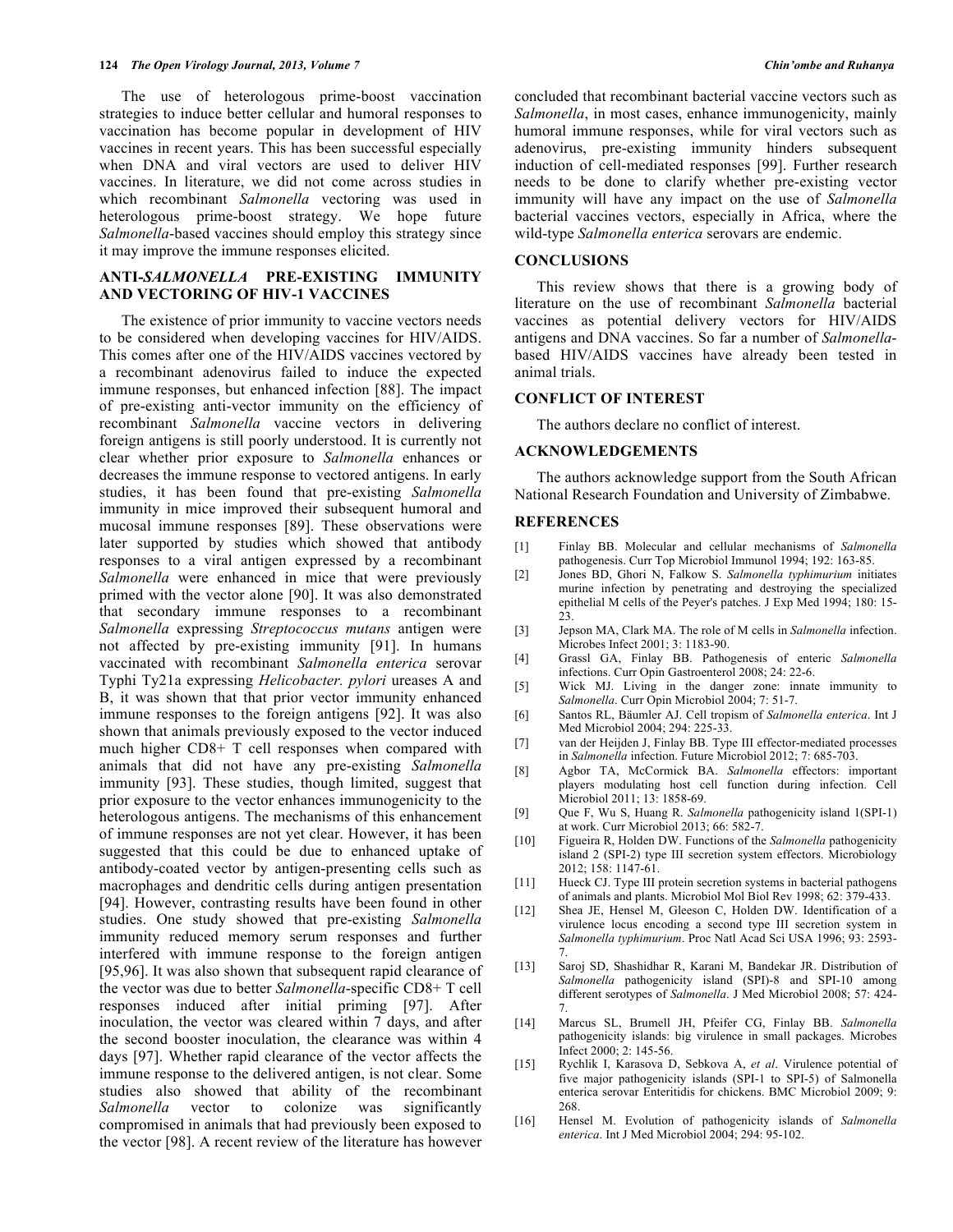- [18] Amavisit P, Lightfoot D, Browning GF, Markham PF. Variation between pathogenic serovars within *Salmonella* pathogenicity islands. J Bacteriol 2003; 185: 3624-35.
- [19] Stocker BA. Auxotrophic *Salmonella typhi* as live vaccine. Vaccine 1988; 6: 141-5.
- [20] Hormaeche CE, Joysey HS, Desilva L, Izhar M, Stocker BA. Immunity induced by live attenuated *Salmonella* vaccines. Res Microbiol 1990; 141: 757-64.
- [21] Stocker BA. Aromatic-dependent salmonella as anti-bacterial vaccines and as presenters of heterologous antigens or of DNA encoding them. J Biotechnol 2000; 83: 45-50.
- [22] Sirard JC, Niedergang F, Kraehenbuhl JP. Live attenuated *Salmonella*: a paradigm of mucosal vaccines. Immunol Rev 1999; 171: 5-26.
- [23] Shata MT, Stevceva L, Agwale S, Lewis GK, Hone DM. Recent advances with recombinant bacterial vaccine vectors. Mol Med Today 2000; 6: 66-71.
- [24] Bumann D, Hueck C, Aebischer T, Meyer TF. Recombinant live *Salmonella* spp. for human vaccination against heterologous pathogens. FEMS Immunol Med Microbiol 2000; 27: 357-64.
- [25] Garmory HS, Brown KA, Titball RW. *Salmonella* vaccines for use in humans: present and future perspectives. Fems Microbiol Rev  $2002 \cdot 26 \cdot 339 - 53$
- [26] Garmory HS, Leary SE, Griffin KF, Williamson ED, Brown KA, Titball RW. The use of live attenuated bacteria as a delivery system for heterologous antigens. J Drug Target 2003; 11: 471-9.
- [27] Hegazy WA, Hensel M. *Salmonella enterica* as a vaccine carrier. Future Microbiol 2012; 7: 111-27.
- [28] Chin'ombe, N. Recombinant *Salmonella enterica* serovar Typhimurium as a Vaccine Vector for HIV-1 Gag. Viruses 2013; 5: 2062-78.
- [29] Chin'ombe N, Bourn WR, Williamson AL, Shephard EG. Oral vaccination with a recombinant *Salmonella* vaccine vector provokes systemic HIV-1 subtype C Gag-specific CD4+ Th1 and Th2 cell immune responses in mice. Virol J 2009; 6: 87.
- [30] Sizemore DR, Warner B, Lawrence J, Jones, Killeen KP. Live attenuated *Salmonella typhimurium* vectoring Campylobacter antigens. Vaccine 2006; 24: 3793-803.
- [31] Sztein MB. Cell-mediated immunity and antibody responses elicited by attenuated *Salmonella enterica* Serovar Typhi strains used as live oral vaccines in humans. Clin Infect Dis 2007; 45: S15–S19.
- [32] Galen JE, Chinchilla M, Pasetti MF, *et al*. Mucosal immunization with attenuated *Salmonella enterica* serovar Typhi expressing protective antigen from anthrax toxin (PA83) primes monkeys for accelerated serum antibody responses to parenteral PA83 vaccine. J Infect Dis 2009; 199: 326-35.
- [33] Chin'ombe N, Bourn WR, Williamson AL. Shephard EG. An oral recombinant *Salmonella enterica* serovar Typhimurium mutant elicits systemic antigen-specific CD8+ T cell cytokine responses in mice. Gut Pathogens 2009; 1: 9.
- [34] Shams H, Poblete F, Russmann H, Galan JE, Donis RO. Induction of specific CD8+ memory T cells and long lasting protection following immunization with *Salmonella typhimurium* expressing a lymphocytic choriomeningitis MHC class I-restricted epitope. Vaccine 2001; 20: 577-85.
- [35] Valentine PJ, Meyer K, Rivera MM, *et al*. Induction of SIV capsidspecific CTL and mucosal sIgA in mice immunized with a recombinant *S. typhimurium* aroA mutant. Vaccine 1996; 14: 138- 46.
- [36] Catic A, Dietrich G, Gentschev I, Goebel W, Kaufmann SH, Hess J. Introduction of protein or DNA delivered *via* recombinant *Salmonella typhimurium* into the major histocompatibility complex class I presentation pathway of macrophages. Microbes Infect 1999; 1: 113-21.
- [37] Verma NK, Ziegler HK, Stocker BA, Schoolnik GK. Induction of a cellular immune response to a defined T-cell epitope as an insert in the flagellin of a live vaccine strain of *Salmonella*. Vaccine 1995; 13: 235-44.
- [38] Aggarwal A, Kumar S, Jaffe R, Hone D, Gross M, Sadoff J. Oral *Salmonella*: malaria circumsporozoite recombinants induce specific CD8+ cytotoxic T cells. J Exp Med 1990; 172: 1083-90.
- 
- [39] Gonzalez C, Hone D, Noriega FR, *et al*. *Salmonella typhi* vaccine strain CVD 908 expressing the circumsporozoite protein of Plasmodium falciparum: strain construction and safety and immunogenicity in humans. J Infect Dis 1994; 169: 927-31.
- [40] Sizemore DR, Branstrom AA, Sadoff JC. Attenuated bacteria as a DNA delivery vehicle for DNA-mediated immunization. Vaccine 1997; 15: 804-7.
- [41] Bauer H, Darji A, Chakraborty T, Weiss S. *Salmonella*-mediated oral DNA vaccination using stabilized eukaryotic expression plasmids. Gene Ther 2005; 12: 364-72.
- [42] Niethammer AG, Primus FJ, Xiang R, *et al*. An oral DNA vaccine against human carcinoembryonic antigen (CEA) prevents growth and dissemination of Lewis lung carcinoma in CEA transgenic mice. Vaccine 2001; 20: 421-9.
- [43] Woo PC, Wong LP, Zheng BJ, Yuen KY. Unique immunogenicity of hepatitis B virus DNA vaccine presented by live-attenuated *Salmonella typhimurium.* Vaccine 2001; 19: 2945-54.
- [44] Amerongen HM, Weltzin R, Farnet CM, Michetti P, Haseltine WA, Neutra MR. Transepithelial transport of HIV-1 by intestinal M cells: the mechanism of transmission of AIDS. J Acquir Immune Defic Syndr 1991; 4: 760-5.
- [45] Hathaway LJ, Kraehenbuhl JP. The role of M cells in mucosal immunity. Cell Mol Life Sci 2000; 57: 323-32.
- [46] Mehandru S, Tenner-Racz K, Racz P, Markowitz M. The gastrointestinal tract is critical to the pathogenesis of acute HIV-1 infection. J Allergy Clin Immunol 2005; 116: 419-22.
- [47] Neutra MR, Frey A, Kraehenbuhl JP. Epithelial M cells: gateways for mucosal infection and immunization. Cell 1996; 86: 345-8.
- [48] Swart AL, Hensel M. Interactions of *Salmonella enterica* with dendritic cells. Virulence 2012; 3: 660-7.
- [49] Jantsch J, Chikkaballi D, Hensel M. Cellular aspects of immunity to intracellular *Salmonella enterica.* Immunol Rev 2011; 240: 185- 95.
- [50] Hughes R, Towers G, Noursadeghi M. Innate immune interferon responses to human immunodeficiency virus-1 infection. Rev Med Virol 2012; 22: 257-66.
- [51] Gandhi RT, Walker BD. Immunologic control of HIV-1. Annu Rev Med 2002: 53: 149-72.
- [52] Kotton CN, Hohmann EL. Enteric pathogens as vaccine vectors for foreign antigen delivery. Infect Immun 2004; 72: 5535-47.
- [53] Galen JE, Pasetti MF, Tennant S, Ruiz-Olvera P, Sztein MB, Levine MM. *Salmonella enterica* serovar Typhi live vector vaccines finally come of age. Immunol Cell Biol 2009; 87: 400-12.
- [54] Cheminay C, Hensel M. Rational design of *Salmonella* recombinant vaccines. Int J Med Microbiol 2008; 298: 87-98.
- [55] Eom JS, Seok Kim J, Im Jang J, *et al*. Enhancement of Host Immune Responses by Oral Vaccination to *Salmonella enterica* serovar Typhimurium Harboring Both FliC and FljB Flagella. PLoS One 2013; 8: e74850.
- [56] Banda R, Yambayamba V, Lalusha BD, Sinkala E, Kapulu MC, Kelly P. Safety of live, attenuated oral vaccines in HIV-infected Zambian adults: oral vaccines in HIV. Vaccine 2012; 30: 5656-60.
- [57] Galen JE, Levine MM. Can a 'flawless' live vector vaccine strain be engineered? Trends Microbiol 2001; 9: 372-6.
- [58] Wang JY, Harley RH, Galen JE. Novel methods for expression of foreign antigens in live vector vaccines. Hum Vaccin Immunother 2013; 9: 1558-64.
- [59] Fouts TR, Lewis GK, Hone DM. Construction and characterization of a *Salmonella typhi*-based human immunodeficiency virus type 1 vector vaccine. Vaccine 1995; 13: 561-9.
- [60] Fouts TR, Tuskan RG, Chada S, Hone DM, Lewis GK. Construction and immunogenicity of *Salmonella typhimurium* vaccine vectors that express HIV-1 gp120. Vaccine 1995; 13: 1697-705.
- [61] Hone DM, Wu S, Powell RJ, *et al*. Optimization of live oral *Salmonella*-HIV-1 vaccine vectors for the induction of HIVspecific mucosal and systemic immune responses. J Biotechnol 1996; 44: 203-7.
- [62] Wu S, Pascual DW, Lewis GK, Hone DM. Induction of mucosal and systemic responses against human immunodeficiency virus type 1 glycoprotein 120 in mice after oral immunization with a single dose of a *Salmonella*-HIV vector. AIDS Res Hum Retroviruses 1997; 13: 1187-94.
- [63] Feng Y, Wang S, Luo F, *et al*. A novel recombinant bacterial vaccine strain expressing dual viral antigens induces multiple